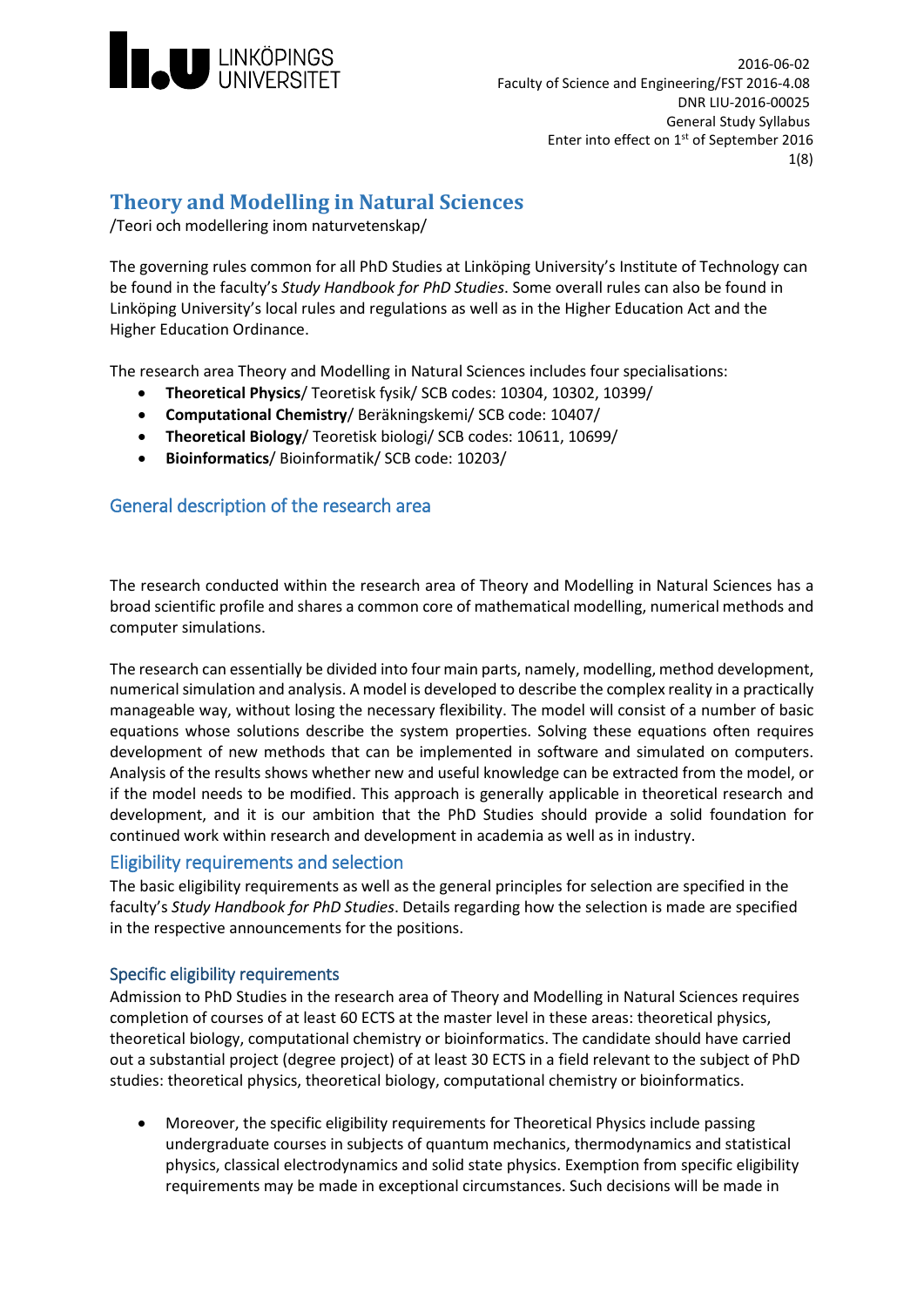

consultation with the main supervisor and the Director of PhD studies at the relevant department.

# Degree

PhD studies in Theory and Modelling in Natural Sciences lead to a Degree of Doctor or a Degree of Licentiate. The latter degree can also serve as a stage in the PhD studies.

The Degree of Licentiate comprises 120 ECTS, of which courses correspond to 30 ECTS in the specialisations Theoretical Biology, Computational Chemistry and Bioinformatics, and to 45 ECTS in the specialisation Theoretical Physics. The licentiate thesis corresponds to 90 ECTS for Theoretical Biology, Computational Chemistry and Bioinformatics, and to 75 ECTS for Theoretical Physics.

The Degree of Doctor comprises 240 ECTS, of which courses correspond to 60 ECTS for Theoretical Biology, Computational Chemistry and Bioinformatics, and to 90 ECTS for Theoretical Physics. The doctoral thesis corresponds to 180 ECTS for Theoretical Biology, Computational Chemistry and Bioinformatics, and to 150 ECTS for Theoretical Physics.

# Goals and implementation of the PhD studies

The general goals and objectives of PhD studies are specified in the introduction to the faculty's *Study Handbook for PhD Studies*, as well as in the Higher Education Ordinance (reprinted in the *Study Handbook*'s appendix A).

PhD studies in the research area Theory and Modelling in Natural Sciences will equip the PhD student with the knowledge and skills to fulfill all the degree outcomes. The PhD studies will endow the PhD student with a broad knowledge and understanding of his/her area of research.

The PhD studies will give the PhD student broad and deep knowledge and understanding of the research area through a selection of the following activities: the PhD student will take basic and wide-ranging courses as well as in-depth courses within his/her area of research in his/her specialisation, help to teach undergraduate courses, work with research projects, participate in the multidisciplinary graduate schools' work, and prepare and deliver presentations about his/her research at national and international conferences.

More specifically, the PhD student will acquire deep knowledge and understanding of the research area by attending courses within the core of the research area. Examples of general core subject courses in Theory and Modelling in Natural Sciences are courses in mathematical modelling, statistics, scientific computing, different programming languages, visualisation and maintaining of databases. Examples of specific core subject courses in

- The specialisation Theoretical Physics are courses in solid state physics, statistical and thermal physics, and quantum mechanics
- The specialisation Computational Chemistry are courses in in computational/theoretical chemistry and statistical thermodynamics
- The specialisation Theoretical Biology are courses in theoretical ecology, evolution and mathematical modelling of biological systems
- The specialisation Bioinformatics are courses in in biophysics, molecular physics, biochemistry, molecular biology, genetics, proteins chemistry, structure and dynamics of complex biological systems, bioinformatics methods and machine learning methods.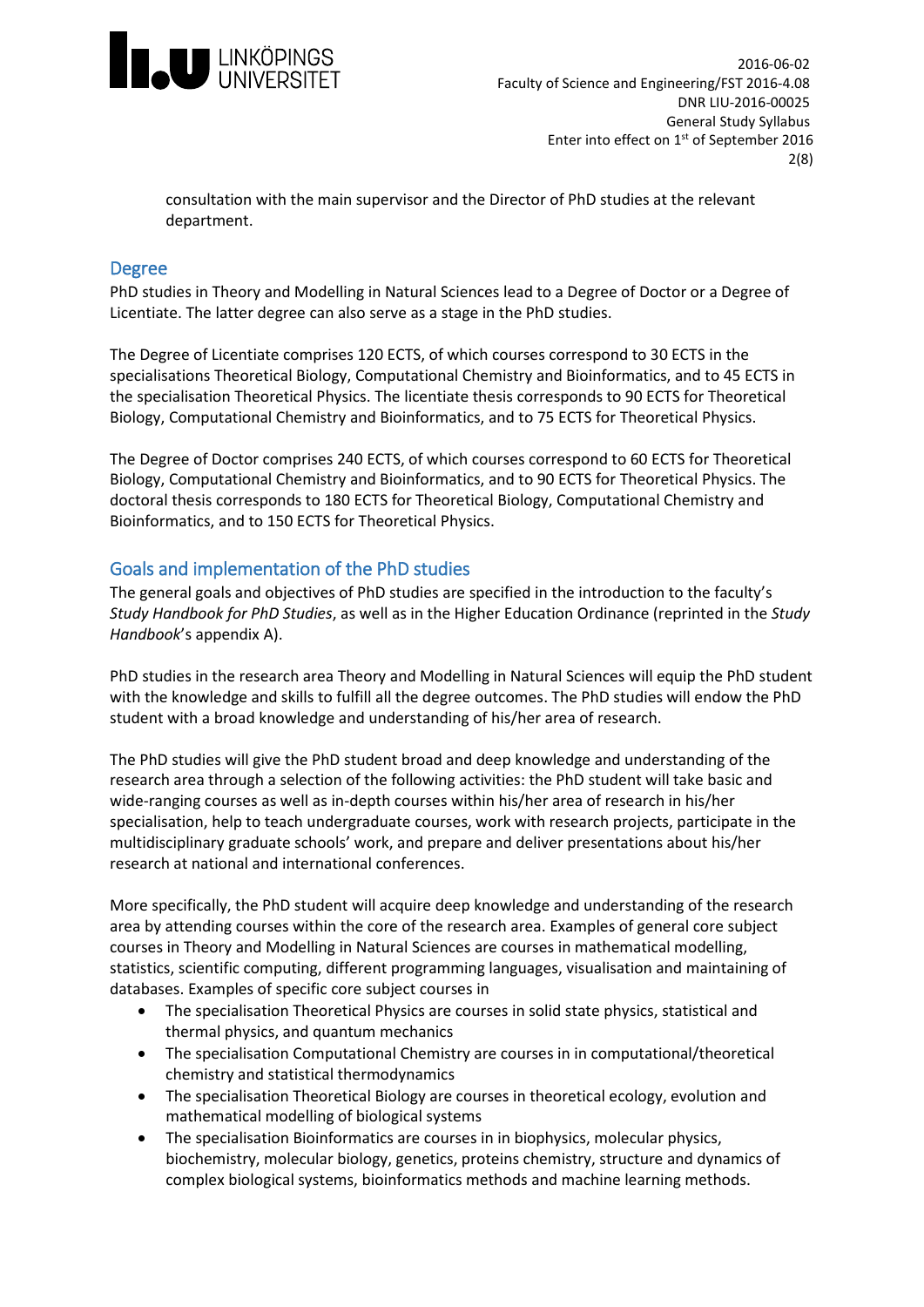

The PhD student will develop familiarity with scientific methodology through his/her own research and by attending a mandatory course in research methodology.

PhD students in the research area of Theory and Modelling in Natural Sciences will acquire skills and competencies:

- By examining and modelling different systems relevant to the area of specialisation.
- By independently planning and carrying out theoretical research.
- By demonstrating the ability to contribute to the development of knowledge in Theory and Modelling through own research.
- By participating in the research group's meetings or seminars. This includes reporting the attained results and presenting plans for continued thesis work at least once a year.
- By participating in conferences and presenting at such fora research results. This will train the student's ability to present his/her work to colleagues and to subject him-/herself to critical review.
- By participating in so-called non-core subject courses such as presentation techniques, leadership, management, entrepreneurship, media training, methodology/ethics and/or pedagogy.
- By participating in activities to popularise science.

The above-mentioned activities will equip the PhD student with the skills and knowledge to contribute to social development and encourage learning by others both in the world of research and education and in other qualified professional contexts in the field of Theory and Modelling.

PhD students in the research area of Theory and Modelling in Natural Sciences will develop judgement and scientific approach by, for example:

- Cultivating intellectual independence and disciplinary rectitude in conducting own research in Theory and Modelling in Natural Sciences
- Attending a mandatory course in research ethics
- Participating in the research group's seminars or group meetings
- Participating in internal and/or external research collaborations
- Practising the ability to critically and constructively review others' results and articles, and at the same time learning how to receive and respond to criticism.

PhD students in the research area of Theory and Modelling in Natural Sciences will demonstrate their intellectual autonomy by independently conducting a research project and presenting attained results in various internal and external settings, as well as by writing a thesis. PhD students will develop their oral and written communication skills as well as their critical thinking by regularly (at least once a year) reporting on attained results and plans for continued thesis work in a seminar series.

# Thesis

The overall rules regarding the format, submission and grading of a thesis can be found in the faculty's *Study Handbook for PhD Studies*.

a) Doctoral thesis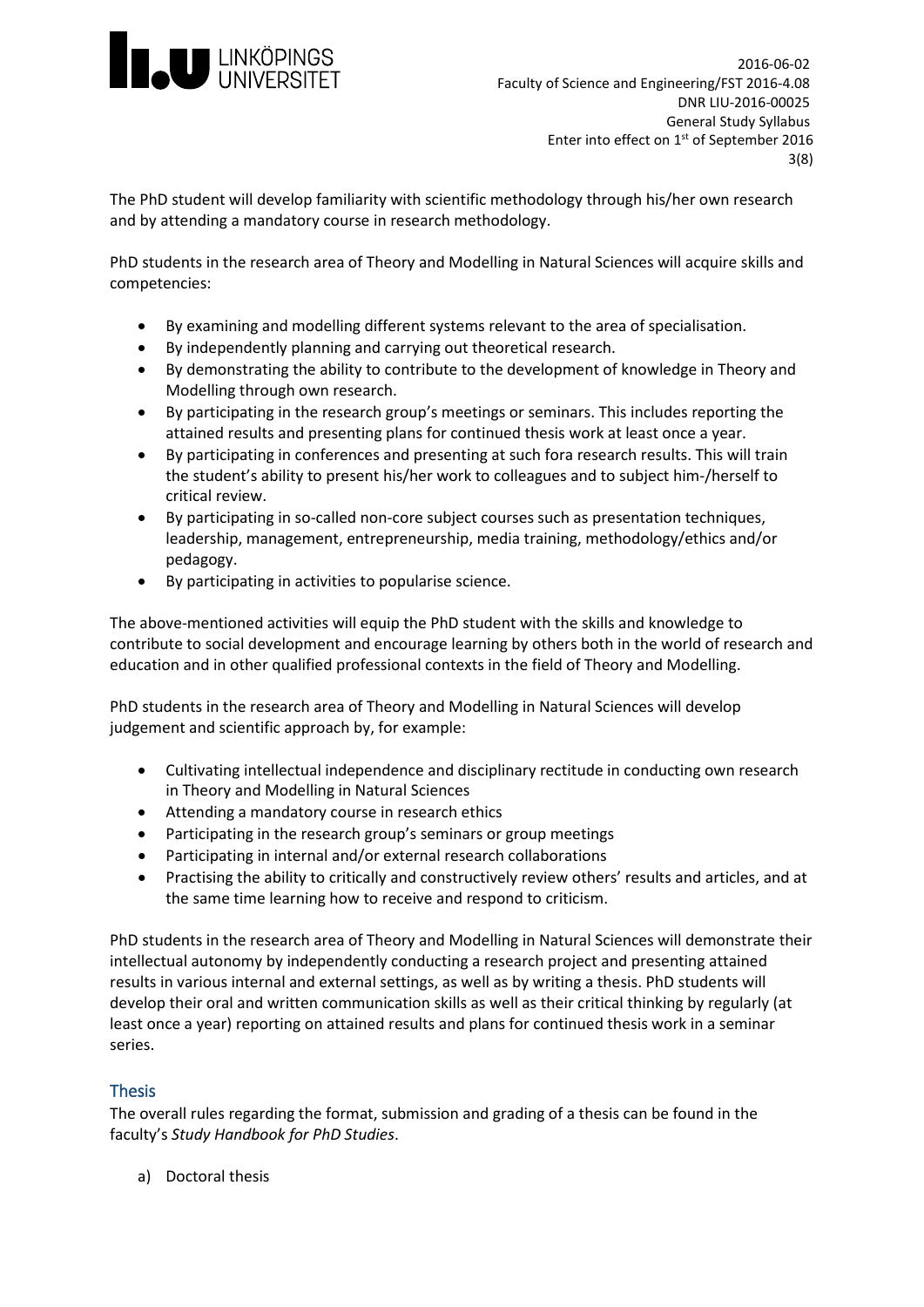

The extent of the scientific research should correspond to at least three years of full-time research work (2,5 years for the specialisation Theoretical Physics). The research results are submitted in a doctoral thesis, which can be presented either as a continuous piece of work or as a compilation of scientific essays.

The thesis should be of such level of quality that it, in its entirety, can be judged to meet reasonable requirements to be accepted for publication in scientific journals of good quality. In a compilation thesis, the greater part of the included works should be published or accepted for publication

Licentiate thesis

The extent of the thesis work should correspond to at least 1,5 years of full-time work (1,25 years for the specialisation Theoretical Physics). The thesis can consist of one or several scientific essays and/or an investigative report conducted on scientific grounds.

Both types of theses can be done as part of teamwork, but the student's contribution should consist of independent work and be specifically accounted for in the thesis' introduction.

# Individual study plan

An individual study plan will be formulated for each PhD student. The detailed planning of courses and other components will be conducted in consultation with the supervisor and documented in the individual study plan (see *Study Handbook for PhD Studies*, section 5.3). The study plan should be established within one month after admission to PhD studies, and it should be revised at least once a year.

# Supervision

General rules governing supervision of PhD studies can be found in Chapter 4 of the *Study Handbook for PhD Studies* and in the *Policy for the Supervision of PhD Studies.*

At the beginning of PhD studies, a main supervisor will be appointed for each PhD student. Moreover, one or more co-supervisors will be appointed. The supervisors' roll is to guide the student during the period of study regarding, among other things, course selection and selection of research projects. The student and the supervisors should meet regularly to discuss and consult on the progress of the research work.

### Courses

Courses in the research area of Theory and Modelling in Natural Sciences are divided into courses within general core subjects, specific core subjects and non-core subjects.

### Faculty course requirements

### Scientific theory, methodology and ethics

All PhD students admitted as of 1 January 2010 should complete mandatory courses as decided by the faculty in methodology and ethics, or be deemed to have equivalent competencies, in order to receive a degree.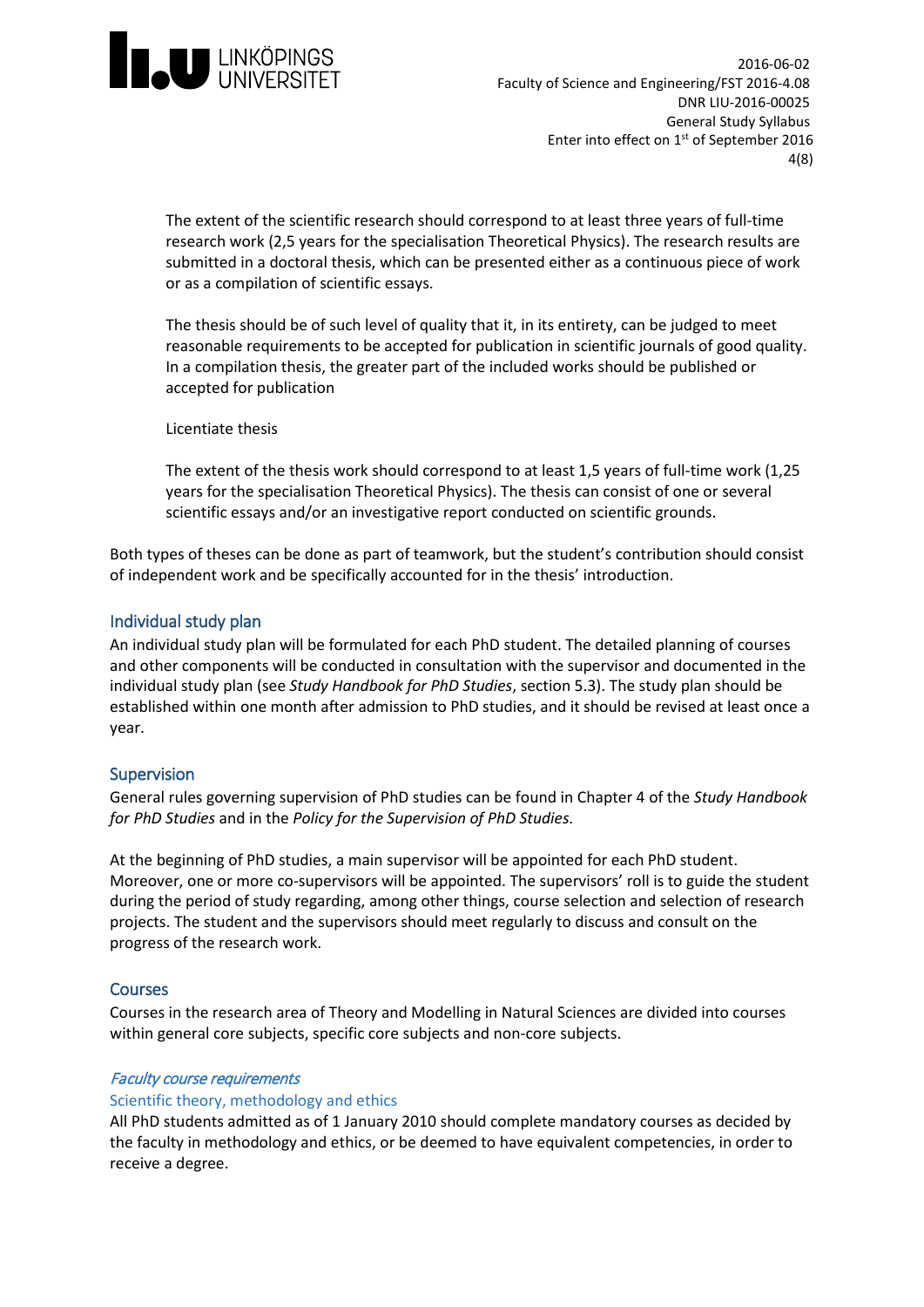

### Pedagogic studies

All PhD students who teach should complete a basic course in pedagogy. At least 3 ECTS from this course should be included in the PhD studies, and any remaining credits should be counted as departmental duties (see *Study Handbook for PhD Studies*, section 5.5).

### General core subjects

General core subjects are mathematical and physical modelling, statistics, programming, scientific computing, large scale databases, machine learning.

### **Other mandatory components**

PhD studies include mandatory components involving the presentation of the PhD student's own research. These components may count toward the degree as PhD courses and give 2 ECTS for a Degree of Licentiate and 5 ECTS in total for a Degree of Doctor. The mandatory components are as follows:

- Studies toward a Degree of Licentiate should include participation and presentation of own research at at least one national or international scientific meeting/conference. This may count toward the degree as a PhD course and give 2 ECTS.
- Studies toward a Degree of Doctor should include participation and presentation of own research at at least one large international scientific meeting/conference as well as oral presentation of own research at at least one national or international scientific meeting/conference. These activities may count toward the degree as a PhD course and give 3 ECTS.

# Recommended courses

There is a general recommendation to prioritise core subject courses. PhD students are encouraged to participate in national and international intensive courses (so-called summer schools) within their respective specialisations. A course in scientific computing on high-performance computers is recommended.

### Courses within non-core subjects

Besides courses within core subjects, the PhD student can also select courses in non-core fields (e.g. presentation techniques, leadership, intellectual property law, project management, entrepreneurship, media training, scientific publishing, etc.).

### **Accreditation**

Master courses that are equivalent to at most 15 ECTS for a Degree of Licentiate and 30 ECTS for a Degree of Doctor, that do not form part of the basic or specific eligibility requirements for the specialisation, and that are relevant to the PhD studies, may be counted toward the degree. The PhD student should submit an application for accreditation using the appropriate form; the application is to be approved or rejected by the main supervisor, and a positive decision on accreditation can be made by the Director of PhD Studies at the relevant department. A decision to reject an application for accreditation may not be made by the Director of PhD Studies at the department, rather, such a decision can only be made by the faculty's Board of PhD Studies.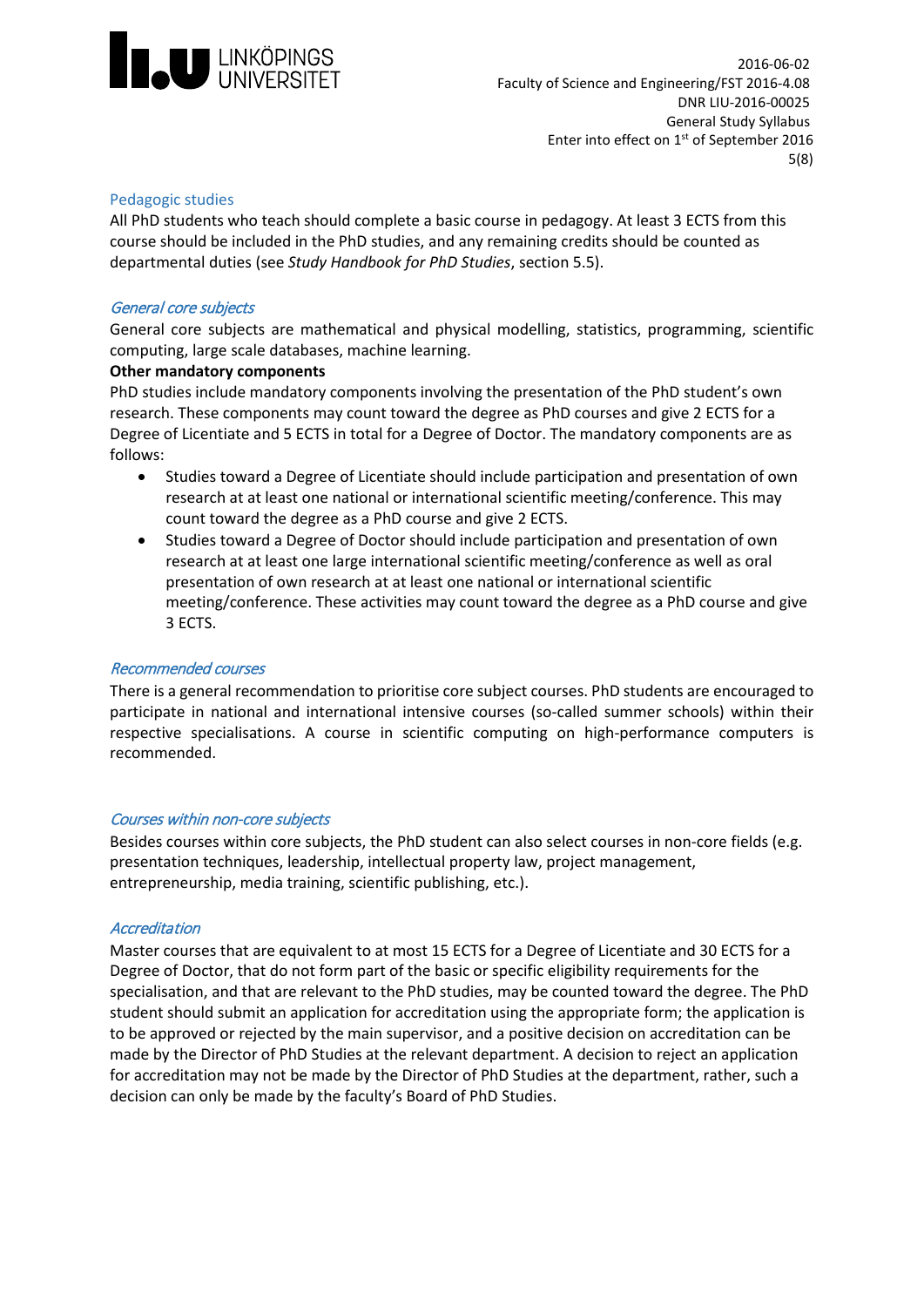

# Specialisations

# Theoretical Physics

Research and PhD studies in theoretical physics are based on the fundamental laws of physics, from which development of new and improved materials in a number of application areas. The work is closely understanding at microscopic level of physical processes and material properties are sought. The research is primarily focused on condensed matter theory, nanoscience, quantum physics, electromagnetic modelling and non-linear physics; one example of a main research theme is how understanding the connection between structure and properties of materials can contribute to the related to experimental activities at the department IFM and outside, and this interplay between theory and experiment is the core and driving force for the research in theoretical physics. An important aim of the PhD Studies in theoretical physics is to give PhD students a profound knowledge and understanding of the theoretically basic subjects quantum mechanics, statistical mechanics and solid state physics, as well as providing knowledge and skills to perform numerical simulations on high performance computers.

# Specialisation-specific course requirements

Specific core subjects for the specialisation Theoretical Physics are analytical mechanics, quantum mechanics, quantum information, thermodynamics and statistical mechanics, electrodynamics, fluid mechanics, optics, solid state physics, materials science (including semiconductor physics, surface physics, nanophysics, materials defects), density functional theory, theory of relativity, differential geometry and topology, group theory, cosmology and astrophysics, elementary particle physics, chaos and non-linear systems, nuclear physics, plasma physics, string theory, as well as associated applied subjects.

Courses are divided into advanced undergraduate level and PhD level.

### Distribution of course credits

For a Degree of Licentiate, at least 25 ECTS are required within core subject courses (of which 15 ECTS in Theoretical Physics). For a Degree of Doctor, at least 45 ECTS are required within core subject courses (of which 30 ECTS in Theoretical Physics).

### Mandatory courses

Mandatory courses are: Quantum mechanics (6 ECTS), Statistical and Thermal physics (6 ECTS), Solid state physics (6 ECTS). For a Degree of Licentiate, only two of the three core subject courses are mandatory.

# Computational Chemistry

Research and PhD studies in computational chemistry are concerned with a wide variety of problems in chemistry and biology, which are investigated using computational techniques ranging from quantum chemical methods to methods rooted in statistical thermodynamics. The problems of interest are typically related to the function, reactivity and properties of molecular systems in different chemical and biological contexts. Current research projects focus on providing a better understanding of photochemical reaction mechanisms, designing and developing improved molecular machines for applications in nanotechnology, and facilitating efficient procedures for chemical synthesis on surfaces. Important goals of the education are to provide the student with skills in modelling the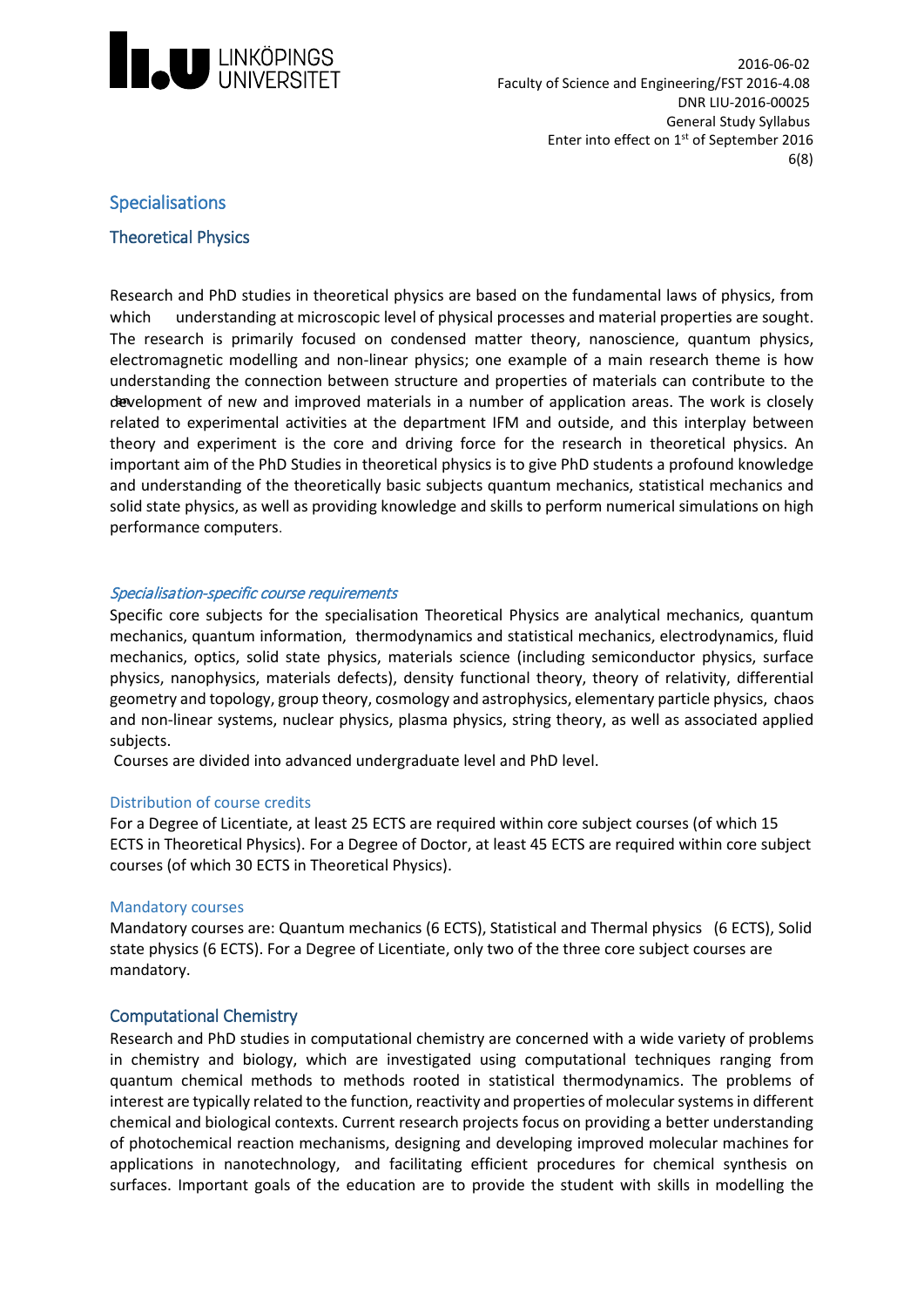

function, reactivity and properties of molecular systems, experience in formulating and critically evaluating models in computational chemistry, practice in relating computational research data to experimental studies, proficiency in executing numerical simulations using high-performance computing resources, as well as in-depth knowledge of the field.

### Specialisation-specific course requirements

Specific core subjects for the specialisation Computational Chemistry are computational chemistry, quantum chemistry, response theory, surface chemistry, photochemistry, statistical thermodynamics, density functional theory, scientific programming, quantum mechanics and solid state physics.

### Distribution of course credits

For a Degree of Licentiate, at least 20 ECTS are required within core subject courses (of which 10 ECTS in Computational Chemistry/Theoretical Chemistry). For a Degree of Doctor, at least 40 ECTS are required within core subject courses (of which 20 ECTS in Computational Chemistry/Theoretical Chemistry).

### Mandatory courses

Mandatory courses are: Quantum mechanics (6 ECTS).

# Theoretical Biology

Research and PhD studies in theoretical biology deal mainly with the structure and dynamics of complex ecological networks. Research is focused on analysis and method development. Research topics are based on biological processes. Analysis and methods are based on mathematical or statistical models. Examples of current studies are ecosystem vulnerability to different types of disturbances, biodiversity conservation in dynamic landscapes, control of pests, spread of infectious diseases, and efficient nutrient management in plant production. An important goal of education in theoretical biology is to give students the skills to carry out vulnerability analysis and risk assessment in biological systems, in-depth knowledge of the subjects in theoretical biology, as well as providing knowledge and skills in mathematical modelling, statistics and programming

### Specialisation-specific course requirements

Specific core subjects for the specialisation Theoretical Biology are theoretical ecology, epidemiology, evolution, mathematical analysis, programming, database processing.

### Distribution of course credits

For a Degree of Licentiate, at least 20 ECTS are required within core subject courses. For a Degree of Doctor, at least 40 ECTS are required within core subject courses.

### Mandatory courses

Mandatory courses are: PhD student seminar in the subject of biology.

# **Bioinformatics**

Research and PhD studies in bioinformatics deal with methods for understanding biological